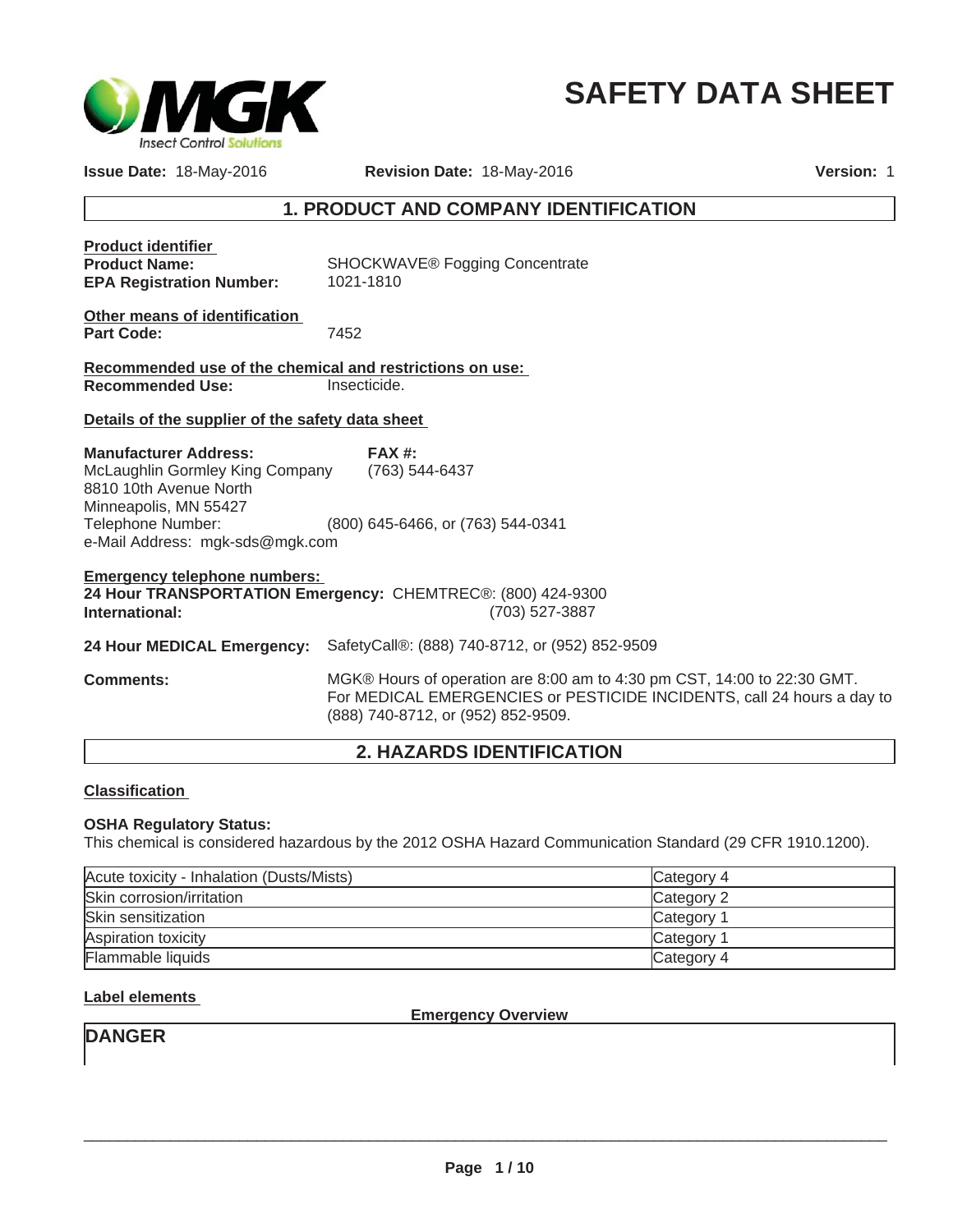

#### **Precautionary Statements - Prevention:**

P210 - Keep away from heat/sparks/open flames/hot surfaces. - No smoking

P261 - Avoid breathing dust/fume/gas/mist/vapors/spray

P264 - Wash face, hands and any exposed skin thoroughly after handling

P271 - Use only outdoors or in a well-ventilated area

P272 - Contaminated work clothing should not be allowed out of the workplace

P280 - Wear protective gloves/protective clothing/eye protection/face protection

#### **Precautionary Statements - Response:**

P321 - Specific treatment (see Section 4/ First Aid).

P302 + P352 - IF ON SKIN: Wash with plenty of soap and water

P362 - Take off contaminated clothing and wash before reuse

P333 + P313 - If skin irritation or rash occurs: Get medical advice/attention

P304 + P340 - IF INHALED: Remove victim to fresh air and keep at rest in a position comfortable for breathing

P312 - Call a POISON CENTER or doctor/physician if you feel unwell

P301 + P310 - IF SWALLOWED: Immediately call a POISON CENTER or doctor/physician

P331 - Do NOT induce vomiting

P370 + P378 - In case of fire: Use CO2, dry chemical, or foam for extinction

#### **Precautionary Statements - Storage:**

P405 - Store locked up P403 + P235 - Store in a well-ventilated place. Keep cool

#### **Precautionary Statements - Disposal:**

P501 - Dispose of contents/container to an approved waste disposal plant

#### **Hazards not otherwise classified (HNOC):**

Do not use this product in or on electrical equipment due to the possibility of shock hazard.

# **3. COMPOSITION/ INFORMATION ON INGREDIENTS**

| <b>Chemical Name</b>     | <b>CAS No</b> | Weight-% |
|--------------------------|---------------|----------|
| Pvrethrins               | 8003-34-7     | .00      |
| Piperonyl Butoxide (PBO) | $51 - 03 - 6$ | 2.00     |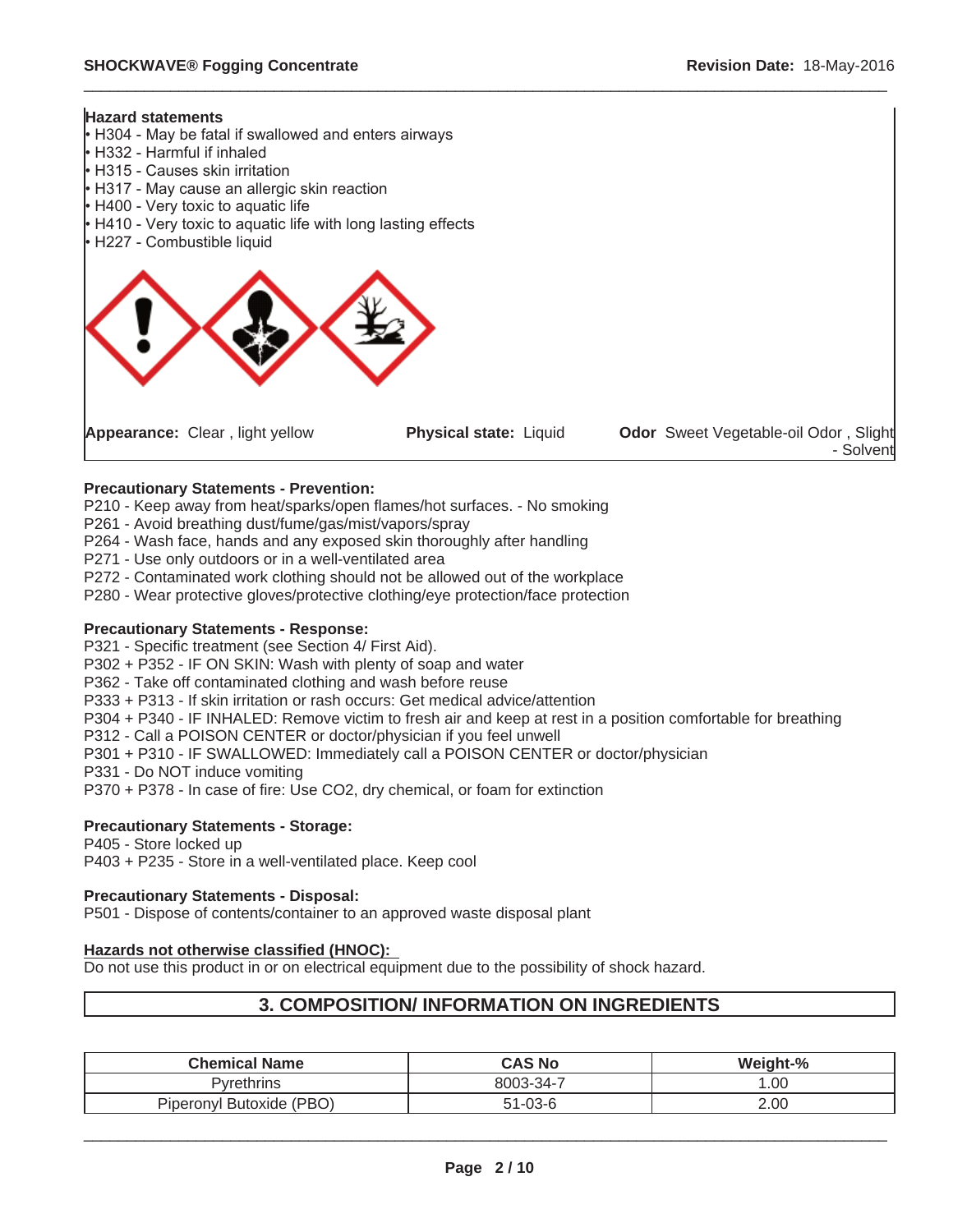| MGK®-264 Insecticide Synergist (n-Octyl<br>bicycloheptene dicarboximide) | 113-48-4   | 2.87  |
|--------------------------------------------------------------------------|------------|-------|
| Esfenvalerate                                                            | 66230-04-4 | 0.200 |
| NYLAR <sup>®</sup> (Pyriproxyfen)                                        | 95737-68-1 | 0.100 |
| Petroleum distillates, hydrotreated light                                | 64742-47-8 |       |

\*The exact percentage (concentration) of composition has been withheld as a trade secret.

Comments: Ingredients not identified are proprietary or non-hazardous. Values are not product specifications.

### **4. FIRST AID MEASURES**

Aspiration pneumonia hazard:  $\cdot$  May be fatal if swallowed and enters airways.

#### **Description of first aid measures:**

| Eye contact:                                             | Hold eye open and rinse slowly and gently with water for 15-20 minutes. Remove<br>contact lenses, if present, after the first 5 minutes, then continue rinsing eye. Call<br>a poison control center or doctor for treatment advice.                                             |
|----------------------------------------------------------|---------------------------------------------------------------------------------------------------------------------------------------------------------------------------------------------------------------------------------------------------------------------------------|
| <b>Skin Contact:</b>                                     | Take off contaminated clothing. Rinse skin immediately with plenty of water for<br>15-20 minutes. Call a poison control centeror doctor for treatment advice.                                                                                                                   |
| Ingestion:                                               | If swallowed, IMMEDIATELY call a poison control center or doctor for treatment<br>advice. DO NOT give any liquid to the person. Do not induce vomiting unless told<br>to do so by a poison contol center or a doctor. Never give anything by mouth to an<br>unconscious person. |
| Inhalation:                                              | Remove affected person to fresh air. If person is not breathing, call 911 or an<br>ambulance, then give artificialrespiration, preferably mouth-to-mouth if possible.<br>Call a poison control center or doctor for further treatment advice.                                   |
| <b>Self-protection of the First</b><br><b>Responder:</b> | Use personal protective equipment as required.                                                                                                                                                                                                                                  |
| Note to physicians:                                      | This product contains Pyrethrins and Petroleum Distillates; Vomiting may pose an<br>aspiration pneumonia hazard.<br>For skin effects, a highly efficient therapeutic agent for Pyrethrin/ Pyrethroid<br>exposure is topical application of tocopherol acetate (Vitamin E).      |

# **5. FIRE-FIGHTING MEASURES**

#### **Suitable extinguishing media**

Use. Dry chemical. Carbon dioxide (CO2). Water spray (fog). Alcohol resistant foam.

#### **Unsuitable extinguishing media:**

Caution: Use of water spray when fighting fire may be inefficient.

Hazardous combustion products: Carbon monoxide, Carbon dioxide (CO2), Hydrogen cyanide.

#### **Specific hazards arising from the chemical**

Keep product and empty container away from heat and sources of ignition. Risk of ignition.

#### **Explosion data**

**Sensitivity to Mechanical Impact:** None.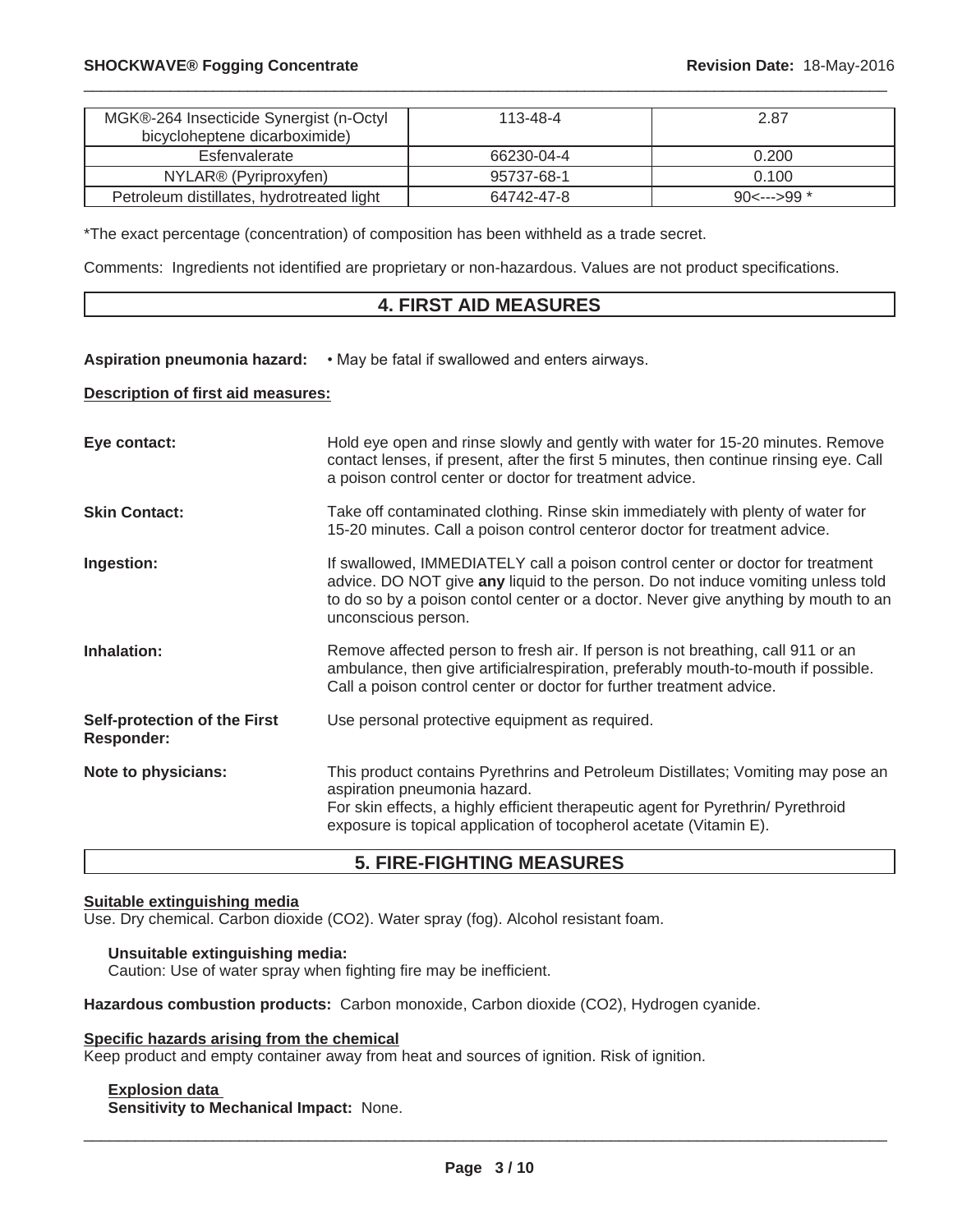**Sensitivity to Static Discharge:** None.

#### **Protective equipment and precautions for firefighters:**

As in any fire, wear self-contained breathing apparatus pressure-demand, MSHA/NIOSH (approved or equivalent) and full protective gear.

 $\_$  ,  $\_$  ,  $\_$  ,  $\_$  ,  $\_$  ,  $\_$  ,  $\_$  ,  $\_$  ,  $\_$  ,  $\_$  ,  $\_$  ,  $\_$  ,  $\_$  ,  $\_$  ,  $\_$  ,  $\_$  ,  $\_$  ,  $\_$  ,  $\_$  ,  $\_$  ,  $\_$  ,  $\_$  ,  $\_$  ,  $\_$  ,  $\_$  ,  $\_$  ,  $\_$  ,  $\_$  ,  $\_$  ,  $\_$  ,  $\_$  ,  $\_$  ,  $\_$  ,  $\_$  ,  $\_$  ,  $\_$  ,  $\_$  ,

| <b>NFPA</b>                       | <b>Health hazards 2</b> | <b>Flammability 2</b>     | <b>Instability 0</b>      | <b>Physical and</b><br><b>Chemical Properties</b> |
|-----------------------------------|-------------------------|---------------------------|---------------------------|---------------------------------------------------|
| <b>HMIS</b>                       | Health hazards 2*       | <b>Flammability 2</b>     | <b>Physical hazards</b> 0 | <b>Personal protection</b>                        |
| <b>Chronic Hazard Star Legend</b> |                         | * = Chronic Health Hazard |                           |                                                   |

#### **6. ACCIDENTAL RELEASE MEASURES**

**Personal precautions, protective equipment and emergency procedures**

**Personal precautions:** Use personal protective equipment as required. Remove all sources of ignition. Evacuate personnel to safe areas. Keep people away from and upwind of spill/leak. Pay attention to flashback. Take precautionary measures against static discharges. **Environmental precautions:** Prevent entry into waterways, sewers, basements or confined areas. Do not flush into surface water or sanitary sewer system. Prevent further leakage or spillage if safe to do so. Prevent product from entering drains. See Section 12 for additional ecological information. **Methods and material for containment and cleaning up Methods for containment:** Prevent further leakage or spillage if safe to do so. **Methods for cleaning up:** Pick up and transfer to properly labeled containers. Cover liquid spill with sand, earth or other non-combustible absorbent material. Cover powder spill with plastic sheet or tarp to minimize spreading. Soak up with inert absorbent material. Dam up. Take precautionary measures against static discharges.

#### **7. HANDLING AND STORAGE**

#### **Precautions for safe handling**

**Advice on safe handling:** Use personal protective equipment as required. Avoid contact with skin, eyes or clothing. Wash contaminated clothing before reuse. Do not breathe dust/fume/gas/mist/vapors/spray. Do not eat, drink or smoke when using this product. Use with local exhaust ventilation. All equipment used when handling the product must be grounded. Keep away from heat/sparks/open flames/hot surfaces. - No smoking. Take necessary action to avoid static electricity discharge (which might cause ignition of organic vapors). For more information, see product label.

#### **Conditions for safe storage, including any incompatibilities**

**Storage Conditions:** Keep container tightly closed in a dry and well-ventilated place. Keep out of the reach of children. Keep away from heat, sparks, flame and other sources of ignition (i.e., pilot lights, electric motors and static electricity). Keep containers tightly closed in a cool, well-ventilated place. Keep away from heat. Keep in properly labeled containers. For more information, see product label.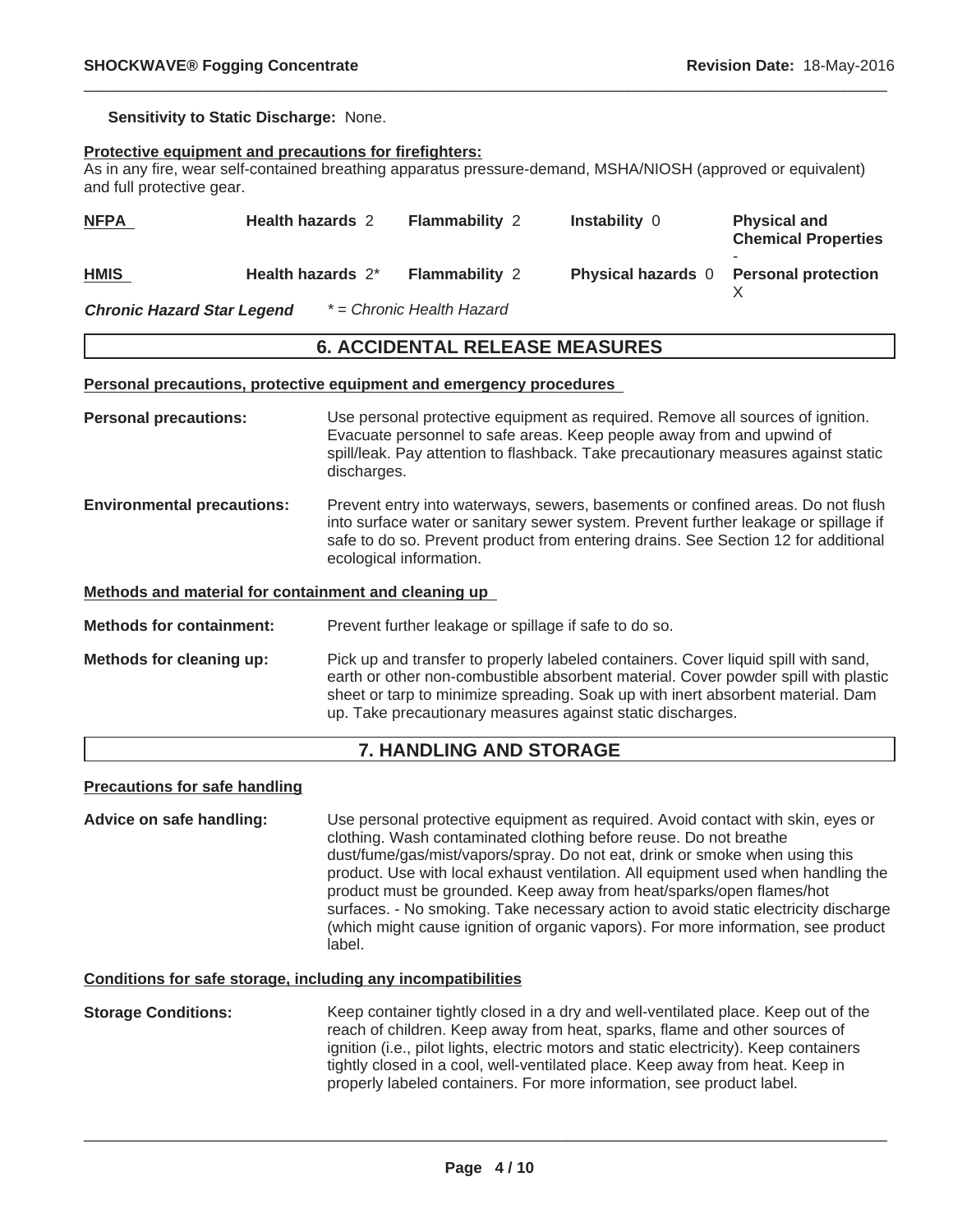## **8. EXPOSURE CONTROLS/ PERSONAL PROTECTION**

 $\_$  ,  $\_$  ,  $\_$  ,  $\_$  ,  $\_$  ,  $\_$  ,  $\_$  ,  $\_$  ,  $\_$  ,  $\_$  ,  $\_$  ,  $\_$  ,  $\_$  ,  $\_$  ,  $\_$  ,  $\_$  ,  $\_$  ,  $\_$  ,  $\_$  ,  $\_$  ,  $\_$  ,  $\_$  ,  $\_$  ,  $\_$  ,  $\_$  ,  $\_$  ,  $\_$  ,  $\_$  ,  $\_$  ,  $\_$  ,  $\_$  ,  $\_$  ,  $\_$  ,  $\_$  ,  $\_$  ,  $\_$  ,  $\_$  ,

#### **Control parameters**

**Exposure Guidelines:** This product, as supplied, does not contain any hazardous materials with occupational exposure limits established by the region specific regulatory bodies.

| <b>Chemical Name</b>                                       | <b>ACGIH TLV</b>        | <b>OSHA PEL</b>                                              | <b>NIOSH IDLH</b>                                      | <b>Supplier OEL</b>                          |
|------------------------------------------------------------|-------------------------|--------------------------------------------------------------|--------------------------------------------------------|----------------------------------------------|
| <b>Pyrethrins</b><br>8003-34-7                             | TWA: $5 \text{ mg/m}^3$ | TWA: $5 \text{ mg/m}^3$<br>(vacated) TWA: $5 \text{ mg/m}^3$ | IDLH: $5000 \text{ mg/m}^3$<br>TWA: $5 \text{ mg/m}^3$ |                                              |
| Petroleum distillates,<br>hydrotreated light<br>64742-47-8 | $\sim$                  |                                                              |                                                        | TWA: 100 ppm<br>TWA: $525$ mg/m <sup>3</sup> |

*NIOSH IDLH Immediately Dangerous to Life or Health*

**Other Information:** Vacated limits revoked by the Court of Appeals decision in AFL-CIO v. OSHA, 965 F.2d 962 (11th Cir., 1992).

#### **Appropriate engineering controls**

**Engineering Controls:** Safety showers Eyewash stations Ventilation systems

#### **Individual protection measures, such as personal protective equipment**

**Eye/face protection:** Tight sealing safety goggles. Face protection shield. **Skin and body protection:** Wear protective gloves and protective clothing. **Respiratory protection:** If exposure limits are exceeded or irritation is experienced, NIOSH/MSHA approved respiratory protection should be worn. Positive-pressure supplied air respirators may be required for high airborne contaminant concentrations. Respiratory protection must be provided in accordance with current local regulations. **General Hygiene Considerations:** When using do not eat, drink or smoke. Wash contaminated clothing before reuse. Regular cleaning of equipment, work area and clothing is recommended.

# **9. PHYSICAL AND CHEMICAL PROPERTIES**

#### **Information on basic physical and chemical properties:**

| <b>Physical state:</b><br>Appearance:<br>Odor<br>Odor threshold:  | Liquid<br>Clear, light yellow<br>Sweet Vegetable-oil Odor, Slight - Solvent<br>No information available |                                                           |
|-------------------------------------------------------------------|---------------------------------------------------------------------------------------------------------|-----------------------------------------------------------|
| <b>Color (Gardner Scale):</b>                                     | 2                                                                                                       |                                                           |
| <b>Property:</b><br>pH:                                           | Values:<br>No information available                                                                     | Comment: • Method<br>Not applicable; immiscible in water. |
| Melting point / freezing point:<br>Boiling point / boiling range: | No information available<br>No information available                                                    |                                                           |
| <b>Flash point:</b>                                               | 84.4 °C / 184.0 °F                                                                                      | Tag Closed Cup;                                           |
| <b>Evaporation rate:</b>                                          | No information available                                                                                |                                                           |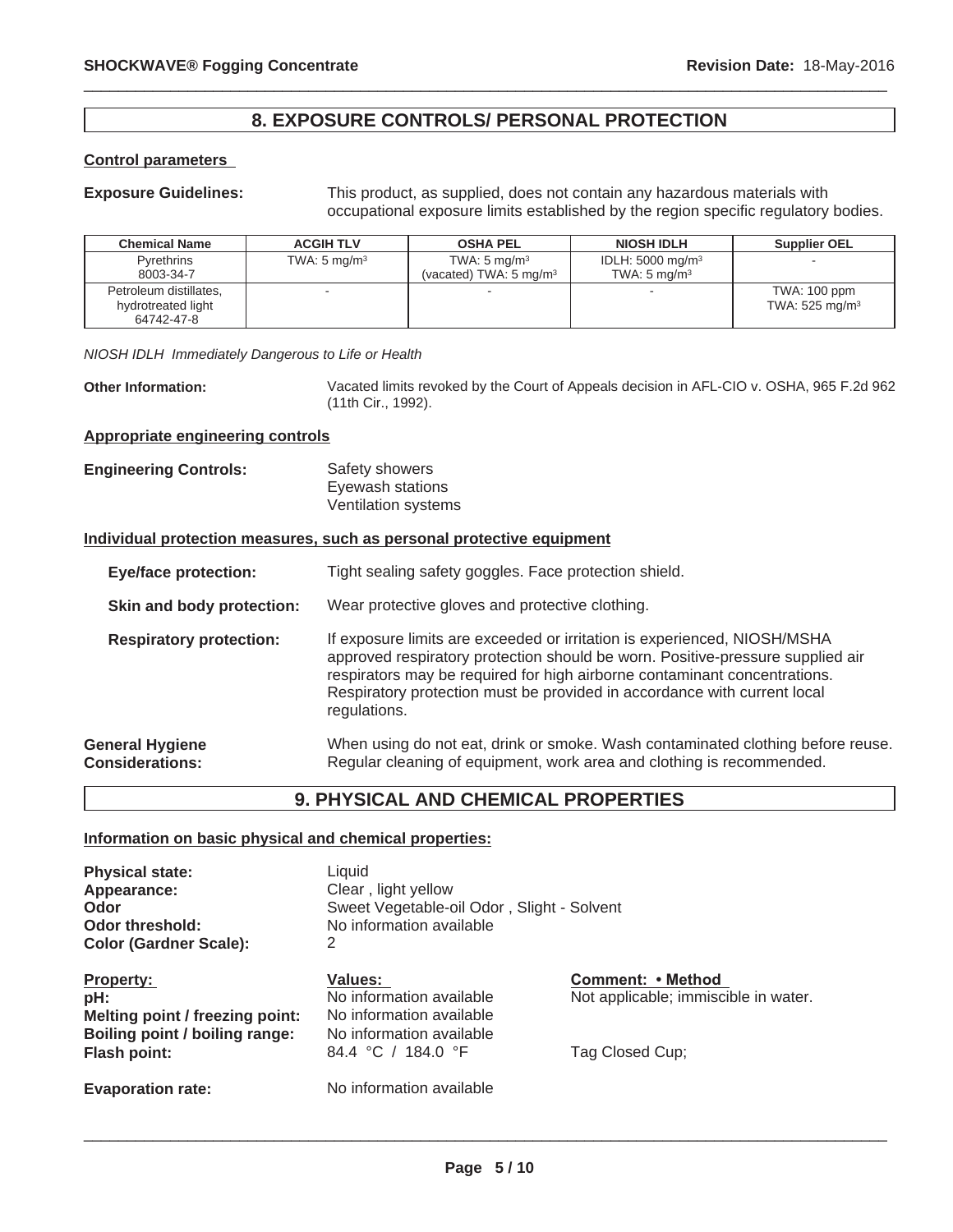| Flammability (solid, gas):<br><b>Upper flammability limit (UEL):</b><br>Lower flammability limit (LEL):<br>Vapor pressure:<br>Vapor density:<br><b>Specific Gravity:</b><br><b>Water solubility:</b> | No information available<br>No information available<br>No information available<br>No information available<br>No information available<br>No information available<br>No information available |                                 |
|------------------------------------------------------------------------------------------------------------------------------------------------------------------------------------------------------|--------------------------------------------------------------------------------------------------------------------------------------------------------------------------------------------------|---------------------------------|
| <b>Partition coefficient; n-Octanol/</b><br>Water:                                                                                                                                                   | No information available                                                                                                                                                                         |                                 |
| <b>Autoignition temperature:</b><br><b>Decomposition temperature:</b><br>Kinematic viscosity:<br><b>Dynamic viscosity:</b><br><b>Refractive Index:</b><br><b>Other Information:</b>                  | No information available<br>No information available<br>No information available<br>9 cPs.<br>1.4408                                                                                             | @ $23.0 °C.$ .<br>@ 25°C (77°F) |
| <b>Density:</b><br><b>VOC Content (%):</b>                                                                                                                                                           | 0.799 g/cm <sup>3</sup> @ 20.0 °C<br>0.043                                                                                                                                                       |                                 |
| <b>Miscibility/Solubility:</b><br>Water:<br><b>Alcohol</b><br><b>Aromatic solvents:</b><br>Petroleum distillates:                                                                                    | Immiscible<br><b>Miscible</b><br><b>Miscible</b><br>Miscible                                                                                                                                     |                                 |

# **10. STABILITY AND REACTIVITY**

 $\_$  ,  $\_$  ,  $\_$  ,  $\_$  ,  $\_$  ,  $\_$  ,  $\_$  ,  $\_$  ,  $\_$  ,  $\_$  ,  $\_$  ,  $\_$  ,  $\_$  ,  $\_$  ,  $\_$  ,  $\_$  ,  $\_$  ,  $\_$  ,  $\_$  ,  $\_$  ,  $\_$  ,  $\_$  ,  $\_$  ,  $\_$  ,  $\_$  ,  $\_$  ,  $\_$  ,  $\_$  ,  $\_$  ,  $\_$  ,  $\_$  ,  $\_$  ,  $\_$  ,  $\_$  ,  $\_$  ,  $\_$  ,  $\_$  ,

#### **Reactivity**

No data available

#### **Chemical stability**

Stable under recommended storage conditions.

#### **Possibility of Hazardous Reactions**

None under normal processing.

#### **Hazardous polymerization:** Hazardous polymerization does not occur.

#### **Conditions to avoid**

Heat, flames and sparks.

#### **Incompatible materials:**

Incompatible with strong acids and bases. Incompatible with oxidizing agents.

### **Hazardous Decomposition Products**

Carbon monoxide, Carbon dioxide (CO2), Hydrogen cyanide.

# **11. TOXICOLOGICAL INFORMATION**

### **Numerical measures of toxicity - Product Information**

| Oral LD <sub>50</sub>             | $>2,000$ mg/kg (rat)                       |
|-----------------------------------|--------------------------------------------|
| <b>Dermal LD<sub>50</sub></b>     | $>2,000$ mg/kg (rabbit)                    |
| <b>Inhalation LC<sub>50</sub></b> | $>2.21$ mg/L (rat; 4 hours)                |
| Eye contact:                      | Irritation clearing in 72 hours. (rabbit). |
| <b>Skin Contact:</b>              | Moderate irritation at 72 hours. (rabbit). |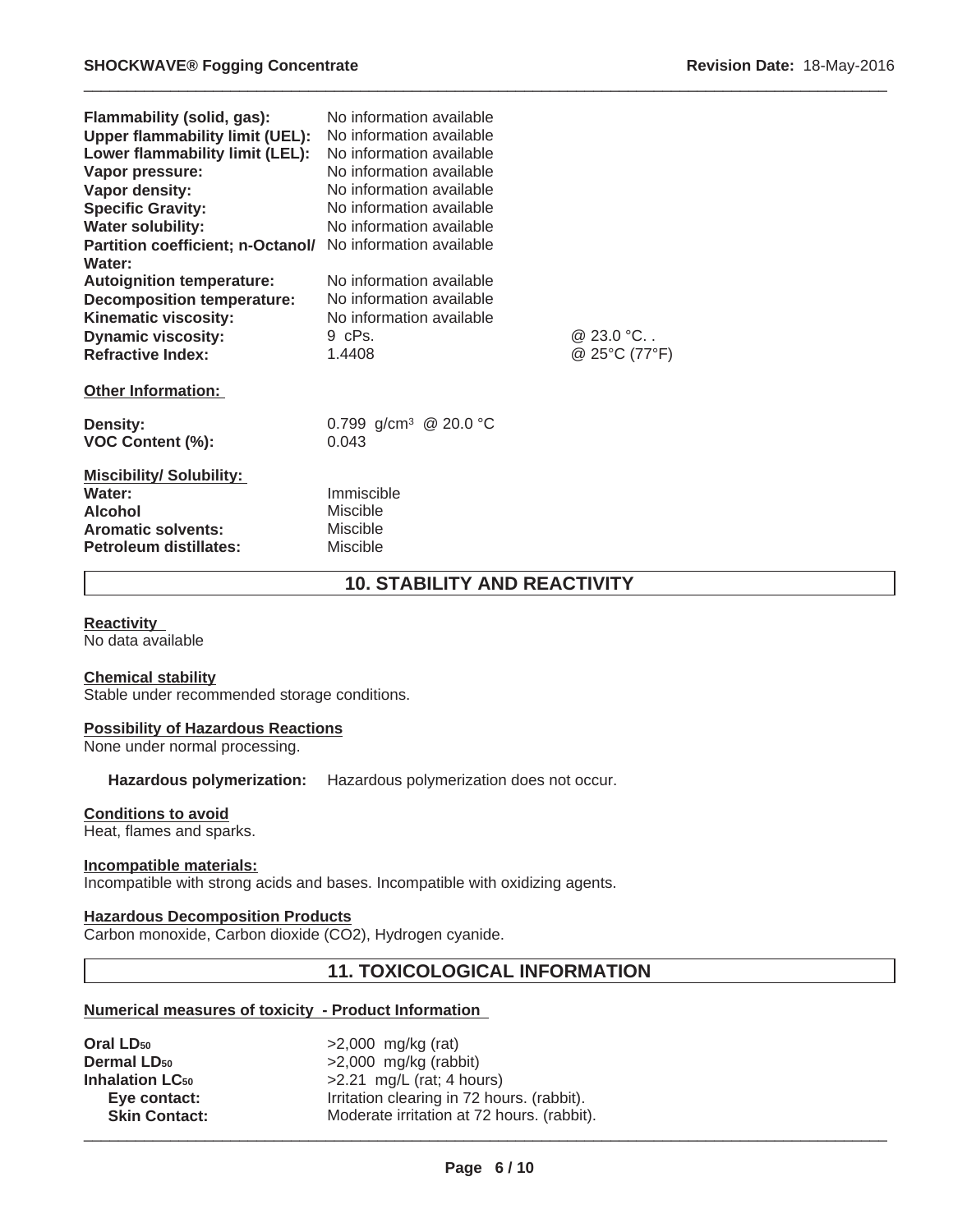| <b>Skin Irritation Index:</b>                                                                                                                                                                                | 2.25                                                                                                                                                                                                                                                                                                                                                                                                                                                                                                                                                |
|--------------------------------------------------------------------------------------------------------------------------------------------------------------------------------------------------------------|-----------------------------------------------------------------------------------------------------------------------------------------------------------------------------------------------------------------------------------------------------------------------------------------------------------------------------------------------------------------------------------------------------------------------------------------------------------------------------------------------------------------------------------------------------|
| Sensitization:                                                                                                                                                                                               | Positive. (guinea pig).                                                                                                                                                                                                                                                                                                                                                                                                                                                                                                                             |
| <b>Piperonyl Butoxide:</b><br><b>Carcinogenicity/ Oncogenicity:</b>                                                                                                                                          | Marginally higher incidences of benign liver tumors in mice were observed<br>following lifetime high dose exposures to PBO. The significance of these<br>observations is questionable and under review. The doses at which tumors were<br>observed for PBO greatly exceeded potential human exposure from labeled uses.<br>Doses at which these effects were observed greatly exceeded anticipated human<br>dietary intake. At anticipated dietary exposure levels, it is highly unlikely that this<br>product will result in carcinogenic effects. |
| Carcinogenicity                                                                                                                                                                                              | This product does not contain any carcinogens or potential carcinogens as listed<br>by OSHA, IARC or NTP.                                                                                                                                                                                                                                                                                                                                                                                                                                           |
| <b>Reproductive toxicity:</b><br><b>Developmental Toxicity</b><br>Teratogenicity:<br>STOT - single exposure:<br><b>STOT - repeated exposure:</b><br><b>Chronic toxicity:</b><br><b>Target Organ Effects:</b> | No information available.<br>No information available.<br>No information available.<br>No information available.<br>No information available.<br>Avoid repeated exposure.<br>Central nervous system, Respiratory system, Skin.                                                                                                                                                                                                                                                                                                                      |

# **12. ECOLOGICAL INFORMATION**

#### **Ecotoxicity:**

#### **Persistence and degradability**

No information available.

#### **Bioaccumulation**

No information available.

**Other adverse effects:** No information available

#### **Environmental hazards (EPA):**

Do not discharge effluent containing this product into lakes, streams, ponds, estuaries, oceans or other waters unless in accordance with the requirements of a National Pollutant Discharge Elimination System (NPDES) permit and the permitting authority has been notified in writing prior to discharge. Do not discharge effluent containing this product to sewer systems without previously notifying the local sewage treatment plant authority. For guidance contact your State Water Board or Regional Office of the EPA.

# **13. DISPOSAL CONSIDERATIONS**

### **Waste treatment methods**

| Disposal of wastes:     | Disposal should be in accordance with applicable regional, national and local laws<br>and regulations. For more information, see product label. |
|-------------------------|-------------------------------------------------------------------------------------------------------------------------------------------------|
| Contaminated packaging: | For more information, see product label.                                                                                                        |

# **14. TRANSPORT INFORMATION**

### **DOT (Department of Transportation)**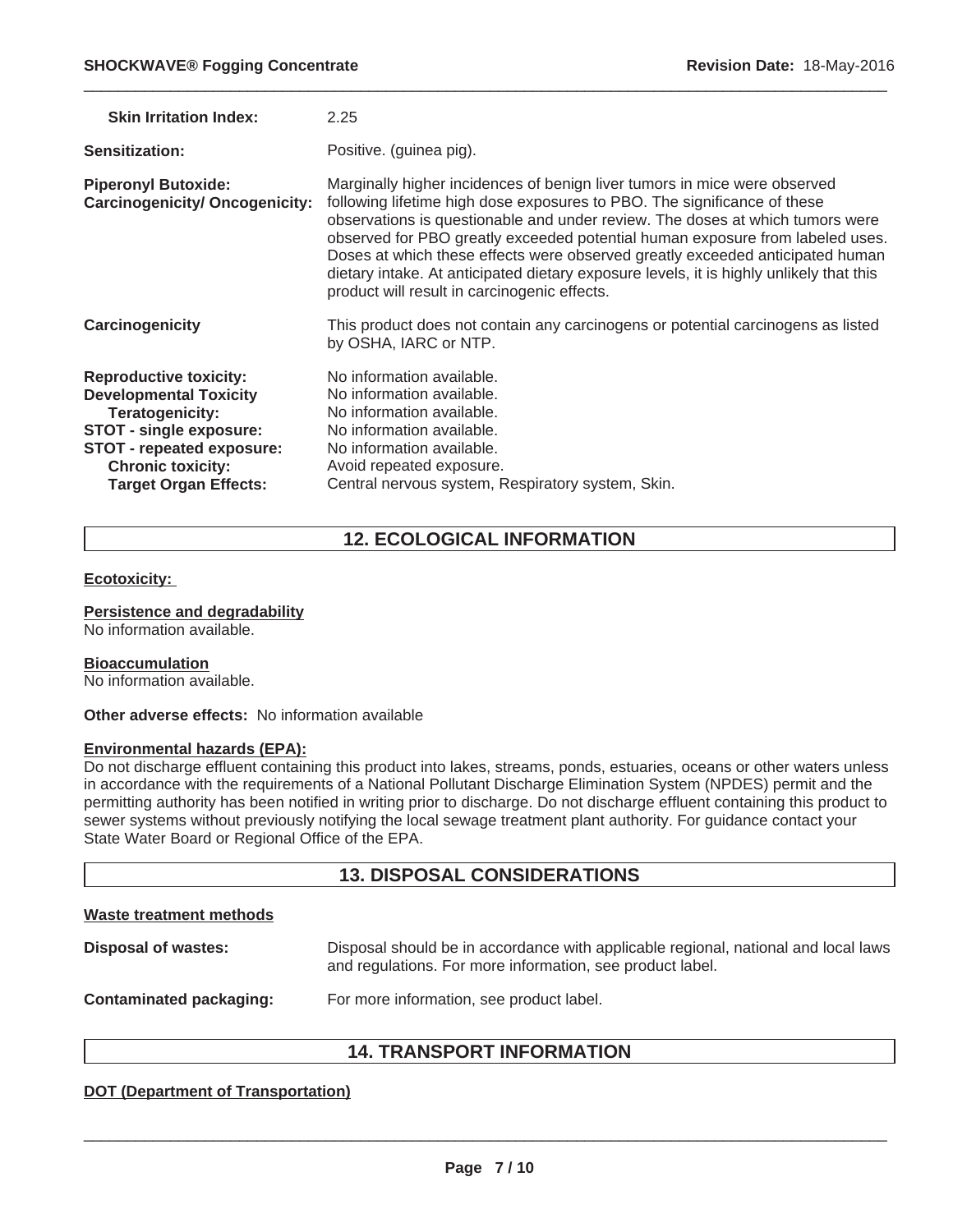| <b>UN/ID Number:</b><br><b>Proper Shipping Name:</b><br><b>Hazard Class:</b><br><b>Packing Group:</b> | UN3082<br>Environmentally hazardous substance, liquid, n.o.s., RQ (Pyrethrins)<br>9<br>Ш                       |
|-------------------------------------------------------------------------------------------------------|----------------------------------------------------------------------------------------------------------------|
| <b>Other Shipping Information:</b>                                                                    | This material is <b>not</b> regulated as a hazardous material by the DOT in quantities<br>less than 1,000 Lbs. |
|                                                                                                       | Shipping name for quantities less than 1,000 Lbs.:<br>Insecticides, Insect or Animal Repellent, Liquid         |
| Air (IATA/ ICAO)                                                                                      |                                                                                                                |
| <b>UN/ID Number:</b><br><b>Proper Shipping Name:</b><br><b>Hazard Class:</b><br><b>Packing Group:</b> | <b>UN3082</b><br>Environmentally hazardous substance, liquid, n.o.s., RQ (Pyrethrins)<br>9<br>Ш                |
| <b>Vessel (IMO/ IMDG)</b>                                                                             | Not available                                                                                                  |

# **15. REGULATORY INFORMATION**

#### **US Federal Regulations**

#### **SARA 313**

Section 313 of Title III of the Superfund Amendments and Reauthorization Act of 1986 (SARA). This product contains a chemical or chemicals which are subject to the reporting requirements of the Act and Title 40 of the Code of Federal Regulations, Part 372

| <b>Chemical Name</b>               | <b>SARA 313 - Threshold Values %</b> |
|------------------------------------|--------------------------------------|
| Piperonyl Butoxide (PBO) - 51-03-6 |                                      |

#### **SARA 311/312 Hazard**

| <b>Categories</b>                 |     |
|-----------------------------------|-----|
| Acute health hazard               | Yes |
| <b>Chronic Health Hazard</b>      | No  |
| Fire hazard                       | Yes |
| Sudden release of pressure hazard | No  |
| <b>Reactive Hazard</b>            | Nο  |

#### **CWA (Clean Water Act)**

This product does not contain any substances regulated as pollutants pursuant to the Clean Water Act (40 CFR 122.21 and 40 CFR 122.42)

| <b>Chemical Name</b>           | <b>CWA - Reportable</b> | <b>CWA - Toxic</b> | <b>CWA - Priority</b> | <b>CWA - Hazardous</b> |
|--------------------------------|-------------------------|--------------------|-----------------------|------------------------|
|                                | <b>Quantities</b>       | <b>Pollutants</b>  | <b>Pollutants</b>     | <b>Substances</b>      |
| <b>Pyrethrins</b><br>8003-34-7 | $1$  b                  |                    |                       |                        |

#### **CERCLA**

This material, as supplied, does not contain any substances regulated as hazardous substances under the Comprehensive Environmental Response Compensation and Liability Act (CERCLA) (40 CFR 302) or the Superfund Amendments and Reauthorization Act (SARA) (40 CFR 355). There may be specific reporting requirements at the local, regional, or state level pertaining to releases of this material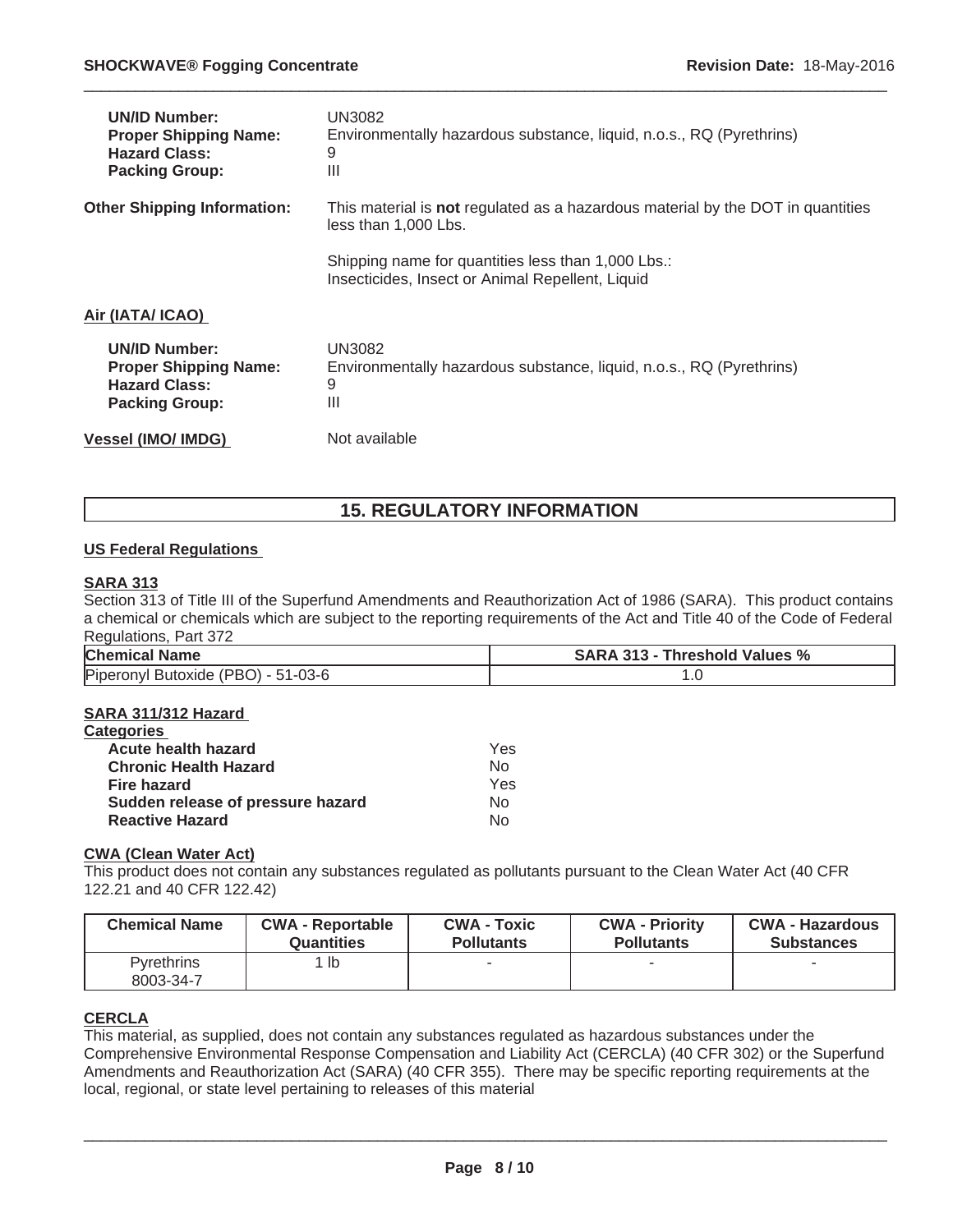| <b>Chemical Name</b>           | <b>Hazardous Substances</b><br><b>RQs</b> | <b>CERCLA/SARA RQ</b> | <b>Reportable Quantity (RQ):</b>         |
|--------------------------------|-------------------------------------------|-----------------------|------------------------------------------|
| <b>Pyrethrins</b><br>8003-34-7 | 1 Ib                                      |                       | RQ 1 lb final RQ<br>RQ 0.454 kg final RQ |

#### **US State Regulations:**

#### **California Proposition 65:**

This product does not contain any Proposition 65 chemicals

#### **U.S. EPA Label Information:**

#### **EPA Registration Number:** 1021-1810

#### **Difference between SDS and EPA (FIFRA) Pesticide label:**

This chemical is a pesticide product registered by the United States Environmental Protection Agency and is subject to certain labeling requirements under federal pesticide law. These requirements differ from the classification criteria and hazard information required for Safety Data Sheets (SDS), and for workplace labels of non-pesticide chemicals. The pesticide label also includes other important information, including directions for use. The hazard information required on the pesticide label is reproduced below:

#### Signal word: **CAUTION**

Precautionary Statements:

- Harmful if swallowed.
- Harmful if absorbed through the skin.
- Causes moderate eve irritation.
- Prolonged or frequently repeated skin contact may cause allergic reactions in some individuals.

**International:**

| TSCA                 | Complies        |
|----------------------|-----------------|
| <b>DSL/NDSL</b>      | Does not comply |
| <b>EINECS/ELINCS</b> | Does not comply |
| <b>ENCS</b>          | Does not comply |
| <b>IECSC</b>         | Does not comply |
| <b>KECL</b>          | Does not comply |
| <b>PICCS</b>         | Does not comply |
| AICS                 | Does not comply |

**Legend:**

**TSCA** - United States Toxic Substances Control Act Section 8(b) Inventory

**DSL/NDSL** - Canadian Domestic Substances List/Non-Domestic Substances List

**EINECS/ELINCS** - European Inventory of Existing Chemical Substances/European List of Notified Chemical **Substances** 

**ENCS** - Japan Existing and New Chemical Substances

**IECSC** - China Inventory of Existing Chemical Substances

**KECL** - Korean Existing and Evaluated Chemical Substances

**PICCS** - Philippines Inventory of Chemicals and Chemical Substances

**AICS** - Australian Inventory of Chemical Substances

### **16. OTHER INFORMATION, INCLUDING DATE OF PREPARATION OR LAST REVISION.**

| <b>Issue Date:</b> | <b>Revision Date:</b> | <b>Revision Note:</b>   |
|--------------------|-----------------------|-------------------------|
| 18-May-2016        | 18-May-2016           | - New SDS.              |
|                    |                       | - GHS - Classification. |